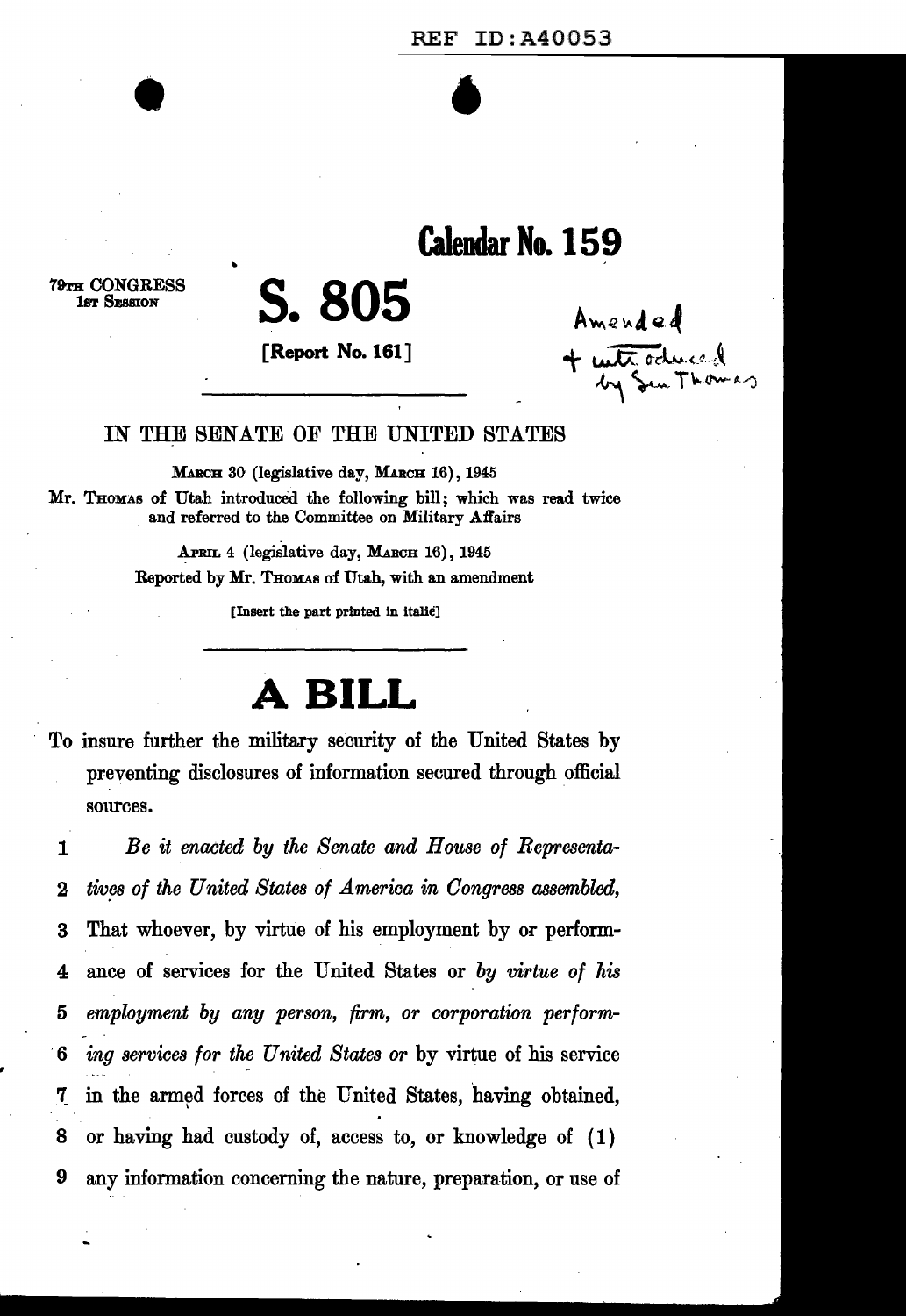$\overline{2}$ 

··-.-· ..... -.. /

1 any code, cipher, or cryptographic or cryptanalytical system 2 of the United States or any foreign government, or (2) • 3 any information concerning the design, construction, use, 4 maintenance, or repair of any device, apparatus, or appliance 5 used or prepared or planned for use by the United States 6 or any foreign government for cryptographic or cryptanalytic 7 purpose, or ( 3) any material which has been, or purports to 8 have been, prepared or transmitted in or by the use of any 9 code, cipher, or cryptographic system of the United States 10 or any foreign government, or (4) any information con-11 cerning the cryptographic or cryptanalytic activities of the 12 United States or any foreign government, or (5) any infor-13 mation which has been or purports to have been derived from 14 cryptanalysis of messages transmitted by the United States 15 or any foreign government, shall, without authorization by 16 the head of the department or agency by which such person 17 was employed or in which he performed services at the time 18 when he had custody of or access to or obtained knowledge 19 of the above-described information or material, communicate, 20 furnish, or transmit to another or publish any such infor-21 mation or material, shall be fined not more than \$10,000, ' 22 or imprisoned not more than ten years, or both. Authoriza-23 tions, as herein provided, shall be granted only in accordance 24 with regulations prescribed by the President.

25 SEC. 2. Whoever, by virtue of his employment by or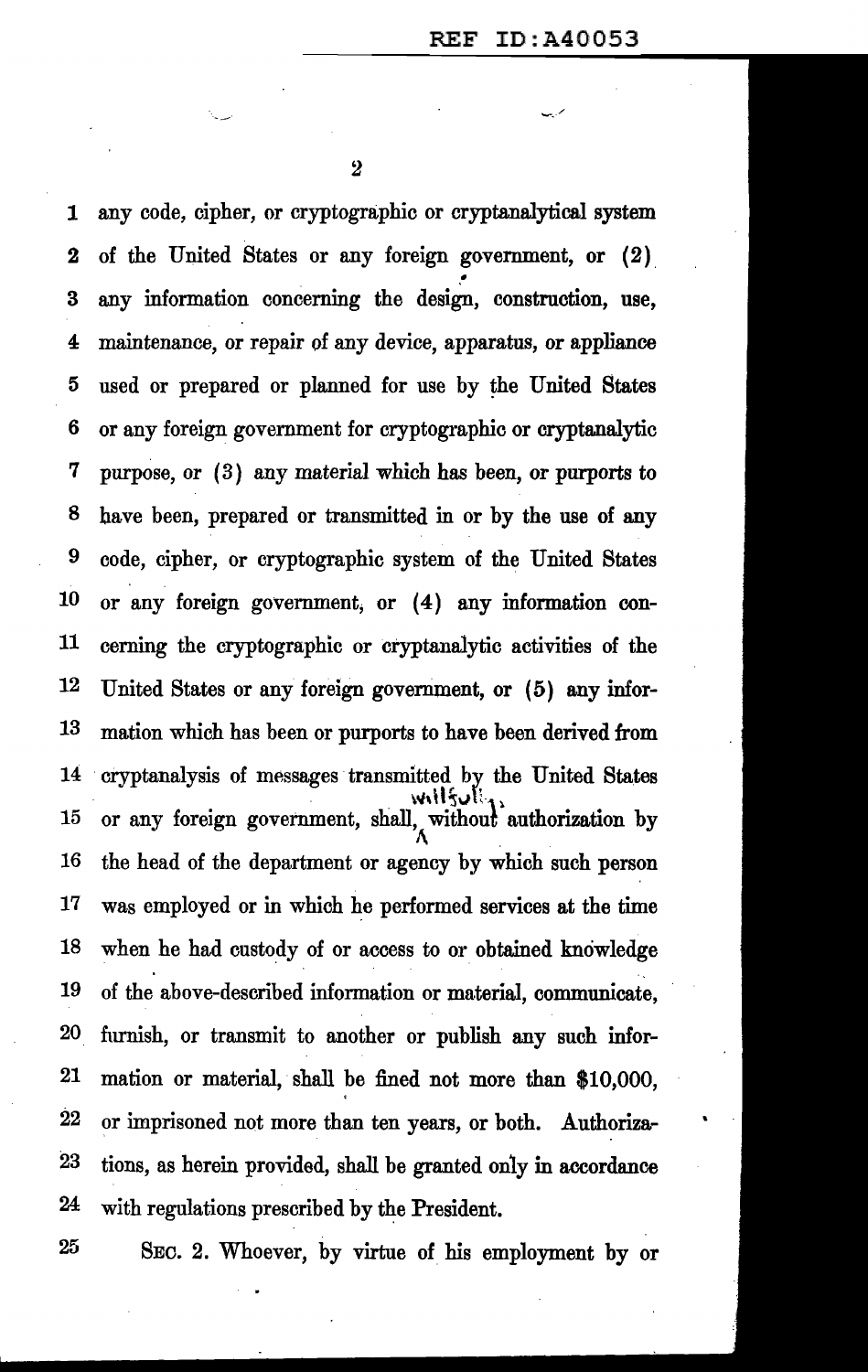$\bigcup$ 

3

1 performance of services for any foreign government or by .2 virtue of his service in the armed forces of any foreign gov-3 ernment, having obtained, or having had custody of, access 4 to, or knowledge of ( 1) any information concerning the 5 nature, preparation, or use of any code, cipher, or crypto-6 graphic or cryptanalytical system of the United States, or 7 ( 2) any information concerning the design, construction, 8 use, maintenance, or repair of any device, apparatus, or <sup>9</sup> appliance used or prepared or planned for use by the United 10 States for cryptographic or cryptanalytic purpose, or (3)  $11$  any material which has been, or purports to have been, pre-12 pared or transmitted in or by the use of any code, cipher, or 13 cryptographic system of the United States, or (4) any in-14 formation concerning the cryptographic or cryptanalytic 15 activities of the United States, or  $(5)$  any information which 16 has been or purports to have been derived from cryptanalysis 17 of messages transmitted by the United States, shall, without 18 joint authorization by the Secretary of State, the Secretary 19 of War, and the Secretary of the Navy communicate, furnish, 20 or transmit to another or publish any such information or 21 material, shall be fined not more than \$10,000, or imprisoned 22 not more than ten years, or both.

23 SEC. 3. The term "foreign government" as used herein 24 includes any person or persons acting or purporting to act 25 for or on behalf of.any military or naval force, faction, party,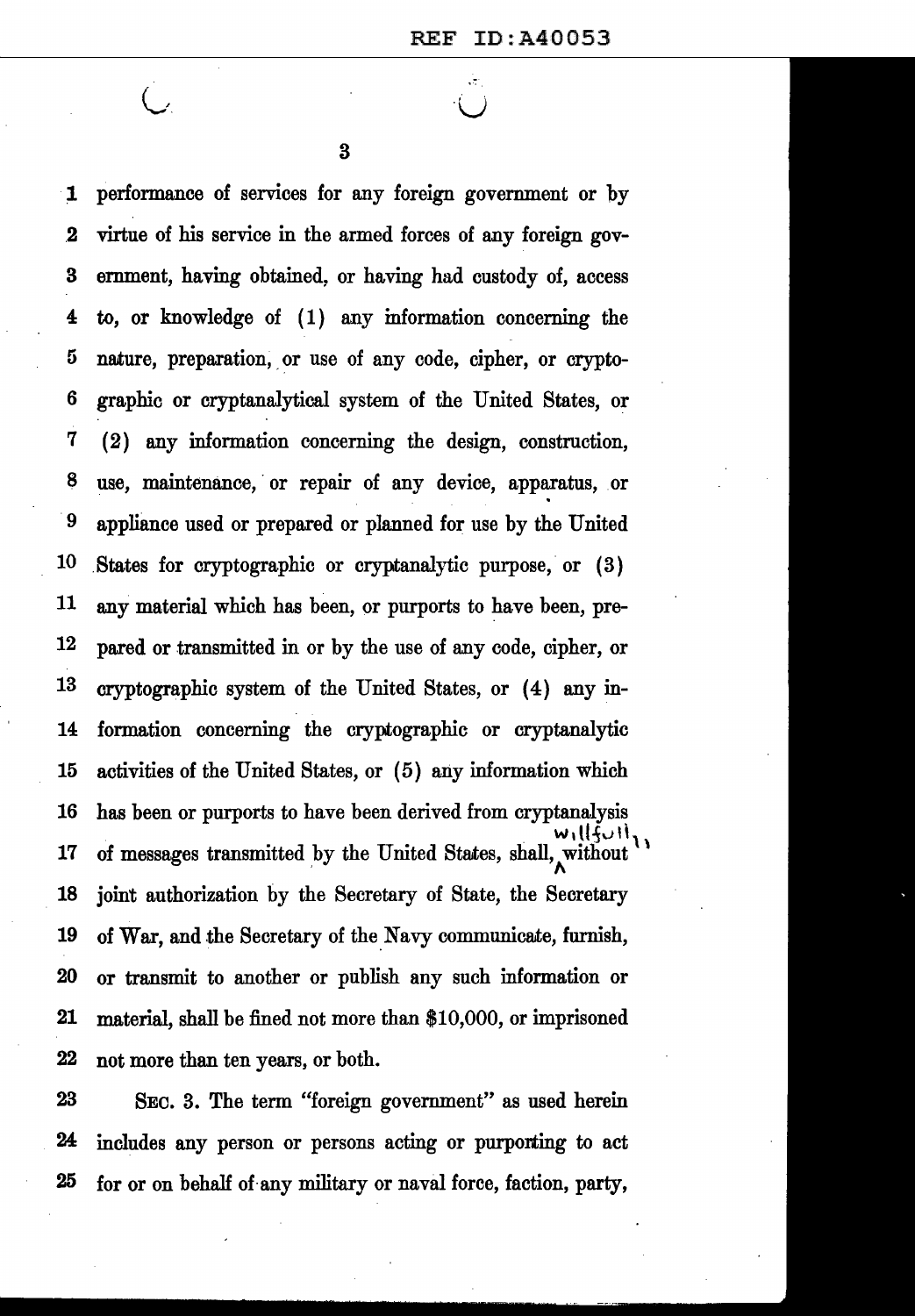1 department, agency, or bureau of or within a foreign country, 2 or for or on behalf of any government or any person ·or 3 persons purporting to act as a government within a foreign 4 country, whether or not such government is recognized by 5 the United States.

6 SEC. 4. (a) The term "cryptographic" as used herein 7 includes any code, cipher, secret writing, deception, mechan-8 ical or electrical device, or other method used to disguise 9 or conceal the meaning of any communication.

10 (b) The term "cryptanalytic" as used herein includes 11 all methods of interception and all methods of obtaining 12 information of the contents of cryptographic communication.